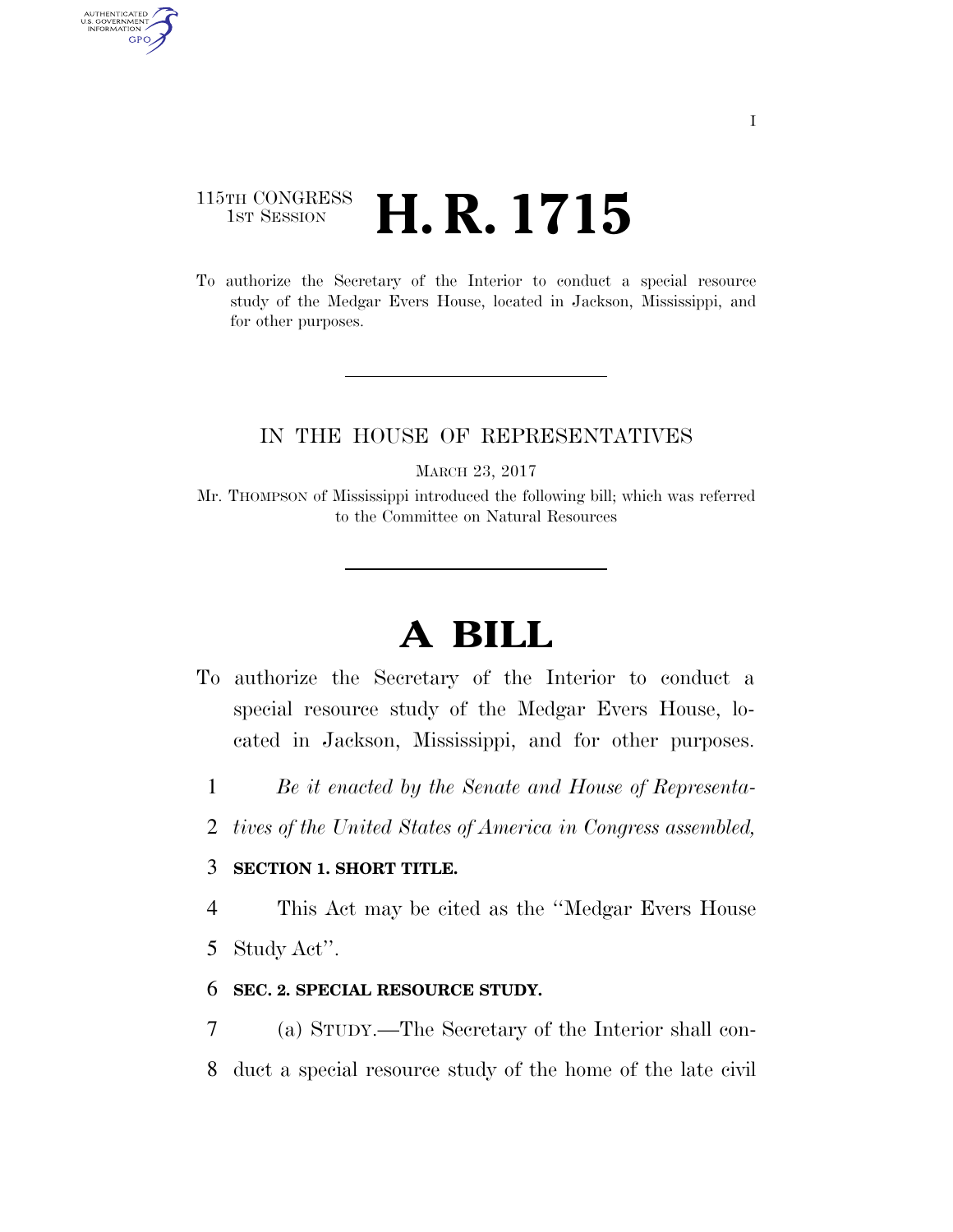rights activist Medgar Evers, located at 2332 Margaret Walker Alexander Drive in Jackson, Mississippi. (b) CONTENTS.—In conducting the study under sub- section (a), the Secretary shall— (1) evaluate the national significance of the site; (2) determine the suitability and feasibility of designating the site as a unit of the National Park System; (3) consider other alternatives for preservation, protection, and interpretation of the site by Federal, State, or local governmental entities, or private and nonprofit organizations; (4) consult with interested Federal, State, or local governmental entities, private and nonprofit or- ganizations or any other interested individuals; (5) determine the effect of the designation of the site as a unit of the National Park System on existing commercial and recreational uses, and the effect on State and local governments to manage 21 those activities; (6) identify any authorities, including con- demnation, that will compel or permit the Secretary to influence or participate in local land use decisions (such as zoning) or place restrictions on non-Federal